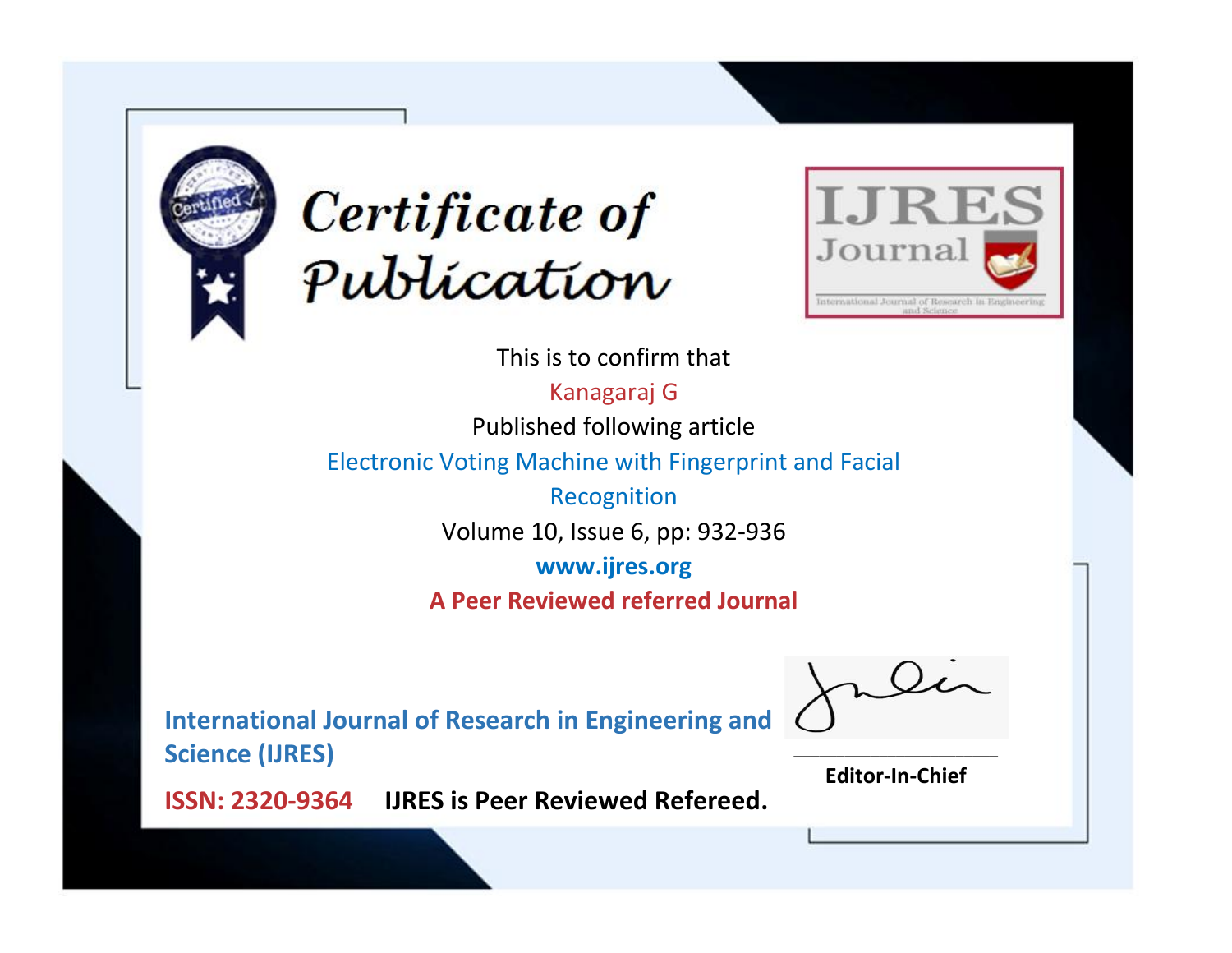



This is to confirm that

Ajay R Published following article

Electronic Voting Machine with Fingerprint and Facial

Recognition Volume 10, Issue 6, pp: 932-936

**www.ijres.org**

**A Peer Reviewed referred Journal**

**International Journal of Research in Engineering and Science (IJRES)**

\_\_\_\_\_\_\_\_\_\_\_\_\_\_\_\_\_\_\_\_\_\_\_\_ **Editor-In-Chief**

**Journal.**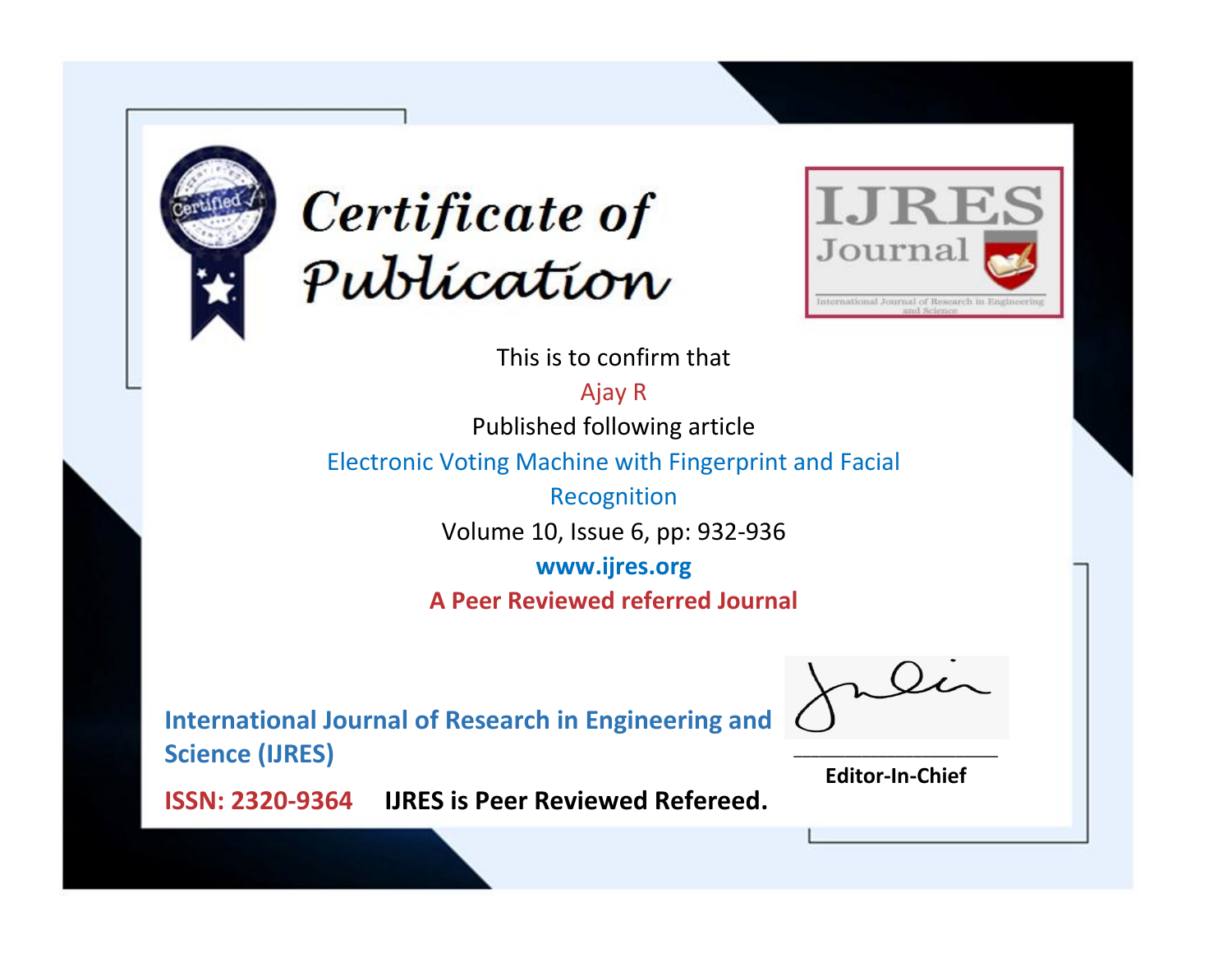



This is to confirm that

Bharath G

Published following article

Electronic Voting Machine with Fingerprint and Facial

Recognition Volume 10, Issue 6, pp: 932-936

**www.ijres.org**

**A Peer Reviewed referred Journal**

**International Journal of Research in Engineering and Science (IJRES)**

\_\_\_\_\_\_\_\_\_\_\_\_\_\_\_\_\_\_\_\_\_\_\_\_ **Editor-In-Chief**

**Journal.**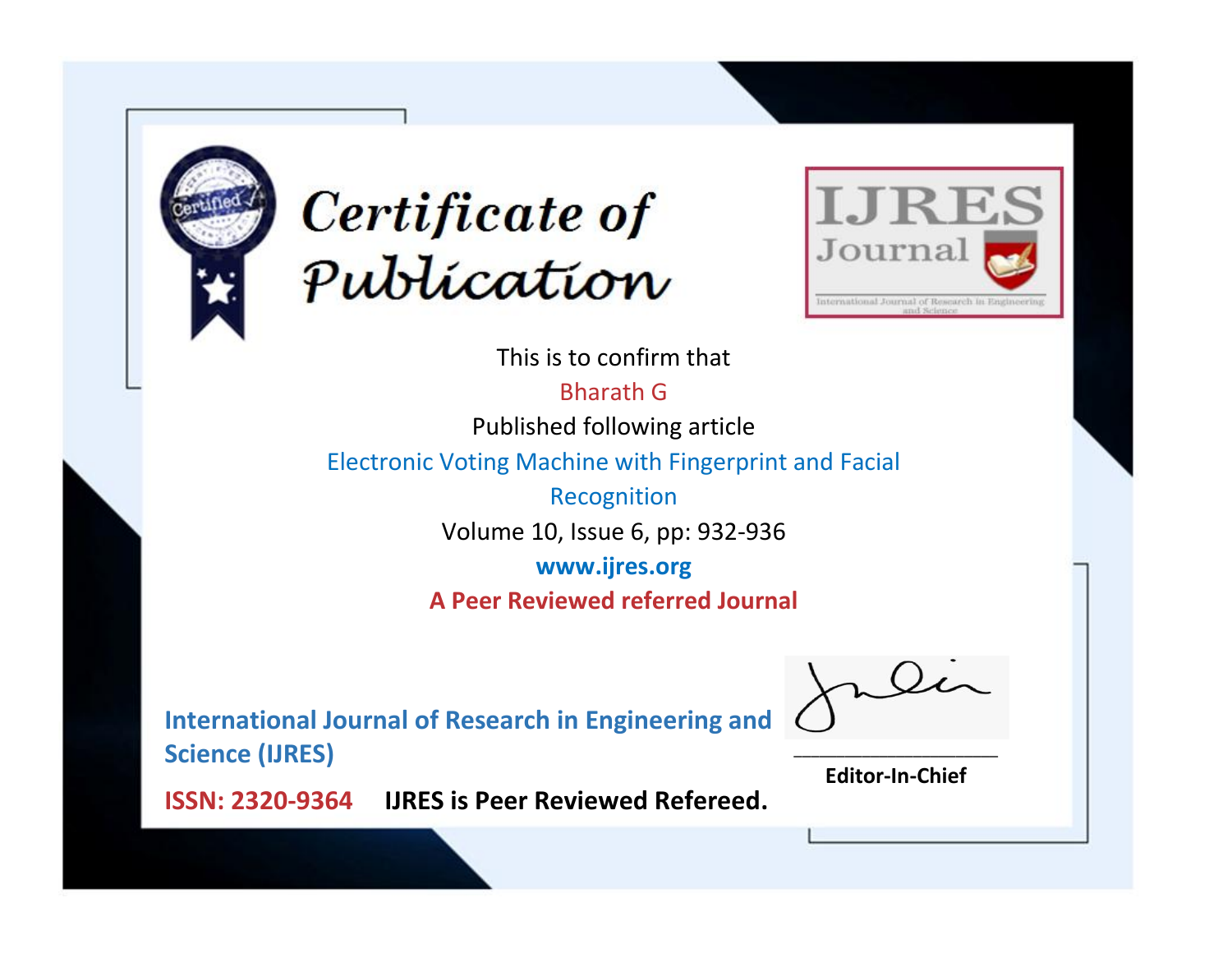



This is to confirm that Kalaiarasan MK Published following article Electronic Voting Machine with Fingerprint and Facial Recognition Volume 10, Issue 6, pp: 932-936 **www.ijres.org A Peer Reviewed referred Journal**

**International Journal of Research in Engineering and Science (IJRES)**

\_\_\_\_\_\_\_\_\_\_\_\_\_\_\_\_\_\_\_\_\_\_\_\_ **Editor-In-Chief**

**Journal.**